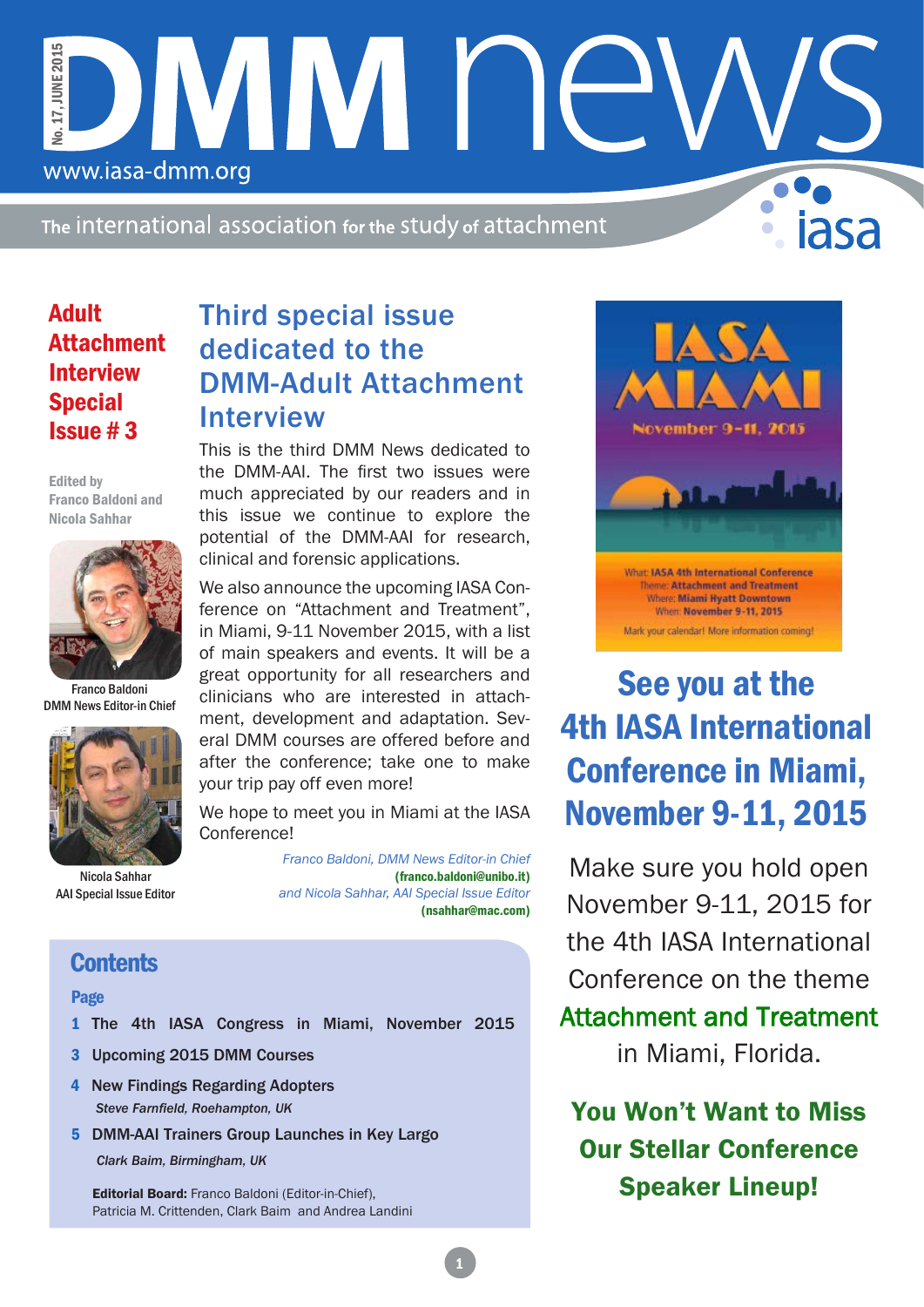# IASA International Conference Speakers

 Peter Fonagy, PhD *University College London, UK* Mentalization, Reflective Functioning and Treatment



Patricia M. Crittenden, PhD *Past President IASA, Family* 

Ten Ideas for Improving Mental Health and **Treatment** 

*Relations Institute, USA*

Daniel L. Schacter, PhD *Harvard University, USA* Constructive Memory and Imagining the Future





#### Rodolfo de Bernart, MD

*Congress Chair, President IASA, Institute of Family Therapy of Florence, Italy*

Andrea Landini, MD *Family Relations Institute, Italy*

Issues in DMM Integrative Treatment: Bumps in the Road to Change



#### Other main speakers:

- Lane Strathearn, MD, PhD (USA/Australia): Brain Reward Responses in Drug Addicted Mothers: Can Oxytocin Reverse the Trend?
- Lucina Q. Uddin, PhD (USA): Brain Networks for Social Processing in Autism
- **James P. McHale, PhD (USA): Family-Level** Security in Diverse Family Systems: How a Coparenting Framework Changes Everything
- **Sohve Kim, PhD (USA): Mothers with Unresolved** Trauma: Brain Responses to Infant Distress and Intergenerational Effects
- **Michael Trout, PhD (USA): Trauma and Loss:** Developing a Coherent Narrative in Foster and Adoptive Families
- Judi G. Smetana, PhD (USA): Disagreements, Disclosure and Secrecy in Adolescent-Parent Relationships
- Kenichi Mikami, PhD (Japan): Using the DMM-AAI in clinical practice.

### Register now!

Early bird registration ends on June 30 2015. www.iasa-dmm.org/index.php/iasa-conference/ Join the conversation with IASA on Facebook. More information on the congress on IASA website

www.iasa-dmm.org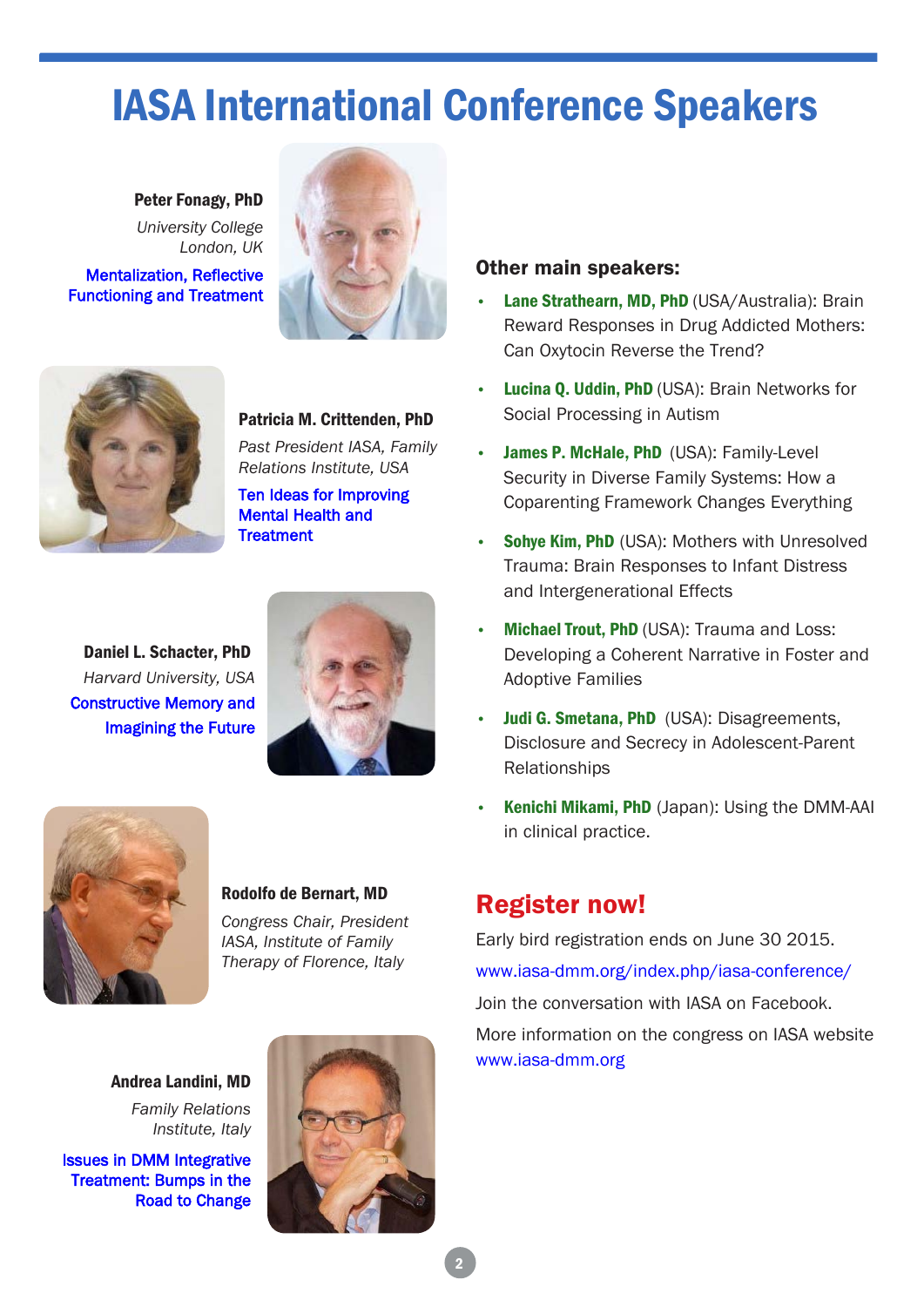

# iasa The international association for the Study of attachment

### *Upcoming 2015 DMM Courses*

#### **Pre-Conference courses**

- **Nov. 5-8: Spanish CARE-Index**
- **Nov. 3-7, 2015 & March 6-11, 2016: Infant Strange Situation**
- **Nov. 6-8, 2015: Advanced Clinical AAI**

#### **Post-Conference courses**

- **Nov. 11-13, 2015: CARE-Index Top-Up**
- **Nov. 12-14, 2015: Advanced Clinical Toddler CARE-Index**

**- Nov. 12-17, 2015 & Feb. 5-9, 2016 & June 1-6, 2016: Adult Attachment Interview**

**- Nov. 11-13: Spanish CARE-Index**

**A DISCOUNT is offered for those who register before JUNE 30.**

*More information on dates, locations and prices of the courses on IASA website www.iasa-dmm.org and Family Relations Institute website www.familyrelationsinstitute.org.*

## More about the DMM-Adult Attachment Interview

*Disorientation* (DO), a fairly recent modifier in the DMM-AAI classification system, is the center of concern in the next article. We are reminded that we do not know enough about the conditions and development of individuals whose attachment strategy is modified by disorientation.

Steve Farnfield moves procreation and sex into the foreground of attachment theory, showing that adoption might be connected with a confusion about whether one's own genes or the genes of the other might be passed on. First findings point to a subgroup of volunteering adopters whose attachment strategy is

modified by DO that interferes strongly with their ability to differentiate between self and others.

In the following



article, Clark Baim presents the DMM-AAI-trainers' group that has been involved in the writing of these three special issues and a short summary of the first AAItrainers' meeting in in Key Largo.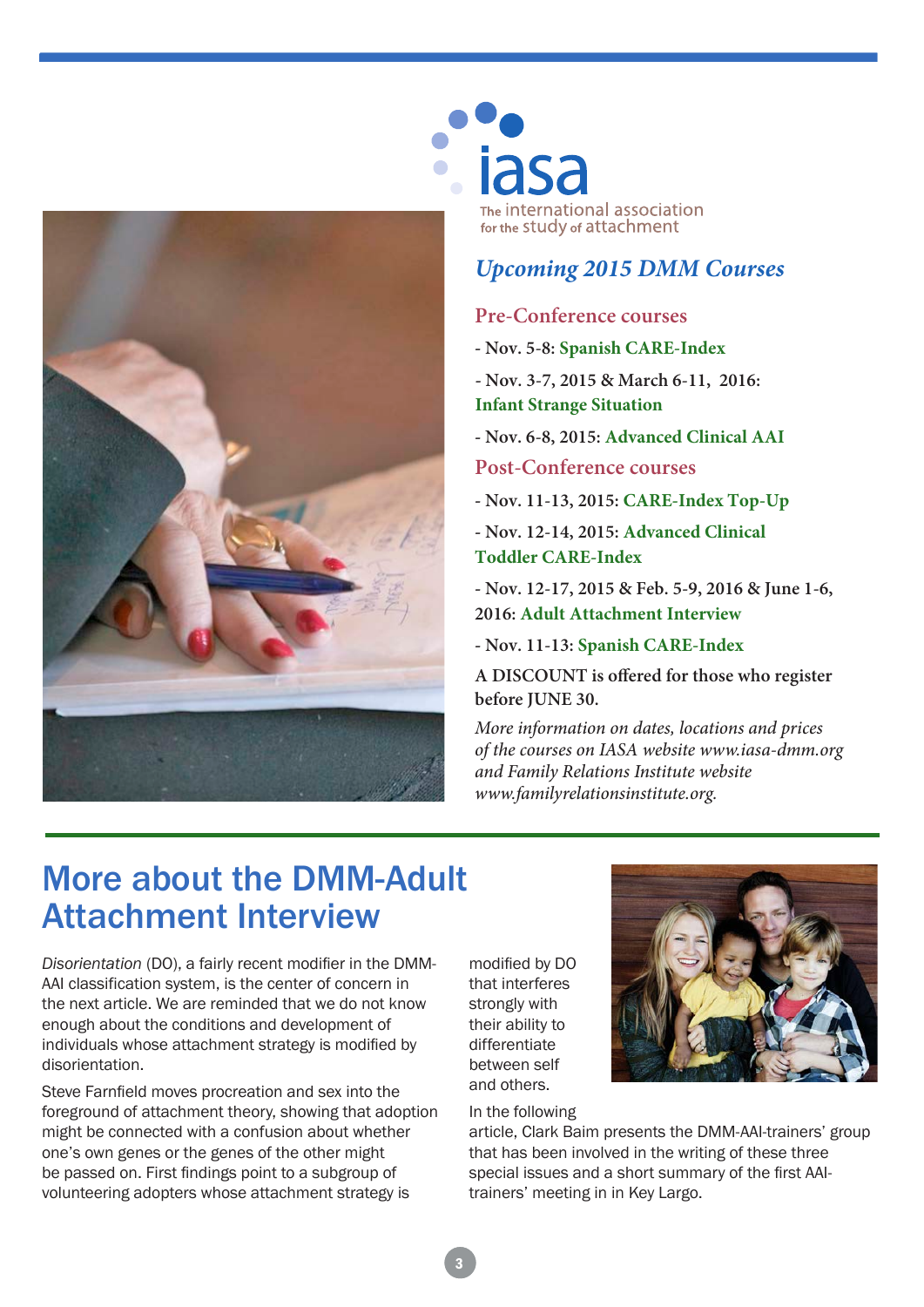

# New Findings Regarding Adopters

Steve Farnfield

#### Introduction

The AAI offers a means of assessing three of the core dimensions of parenting:

- A person's state of mind with regard to their childhood attachments
- Unresolved loss and trauma
- Mental integration or mentalizing

The other core dimensions of parenting are: relationship with spouse/sexual partner; family and wider social support and the meaning that a child has for the parent (see Farnfield 2008).

These dimensions are central to all parenting. If not always stated in these terms, these dimensions frequently form the basis of both child protection assessments aimed at determining if parents should have their children removed and the assessment of substitute parents to look after the children removed into state care.

A crucial omission in the second form of assessment (i.e., of substitute parents) is that when they are assessed, there is no child to elicit caregiving from the parent and hence no opportunity to assess 'meaning of the child.'

### Recent Findings

A recent study used the DMM-AAI to determine the attachment strategies of all people applying to an English authority to adopt a child (Farnfield, submitted). The results give a profile of an atypical population when it is compared with the distribution of adult attachment using the Main and Goldwyn method with normative (relatively safe) populations. There were very few people in Type B secure or Type C; the majority of applicants were in Type A with nearly 50% in Type A2, approximately 25% in A3-4 and the final quarter in A/C. The majority of the people in A3-4 and A/C were unresolved with regard to loss and trauma and all of those in A/C had a DO (disorientated) modifier.

The people in this sample were all white, mainly

middle class professionals and caution should be used in translating these results to general practice until the study is replicated in other areas with a different demographic profile. A further problem was that all the interviews were conducted by family placement social workers with only a minimum of training in giving the AAI, so the quality of some interviews was not optimal.

#### **Discussion**

With this caveat in mind, the results nevertheless suggest that secure attachment is not a feature of this group and that there is a 50/50 split between applicants in a normative A2 pattern and those with complex histories that will require careful, personspecific scrutiny from placing agencies. The prevalence of DO is of particular interest. Disorientation is rare in AAIs, so to find nearly 25% of a particular group in this pattern demands our attention. Quite what this means is not, at the time of writing, clear, but the working hypothesis is that it may be connected to confusion regarding procreation and the answer to a fundamental question: "Do I want to pass on my own or another person's genes?" Exploration of the loss of fertility with prospective adoptive parents may thus require more focused and considerate attention by professionals.

#### **Conclusion**

At a theoretical level, sex and procreation are central to attachment, but studies have given a relatively low priority to these topics compared to other areas. This study points to the need for further research, in particular whether the attachment strategies of people who wanted a child of their own, but could not conceive and decided not to adopt, are significantly different from this sample, especially regarding disorientation.

*Steve Farnfield is Lecturer in Attachment Studies and Coordinator of the MSc in Attachment Studies, Roehampton University, UK. steve.farnfield@ntlworld.com*

#### References

Farnfield, S. (Submitted). 'Attachment strategies of prospective adoptive parents.'

Farnfield, S. (2008). 'A theoretical model for the comprehensive assessment of parenting', *British Journal of Social Work*, 38, 6, 1076-1099.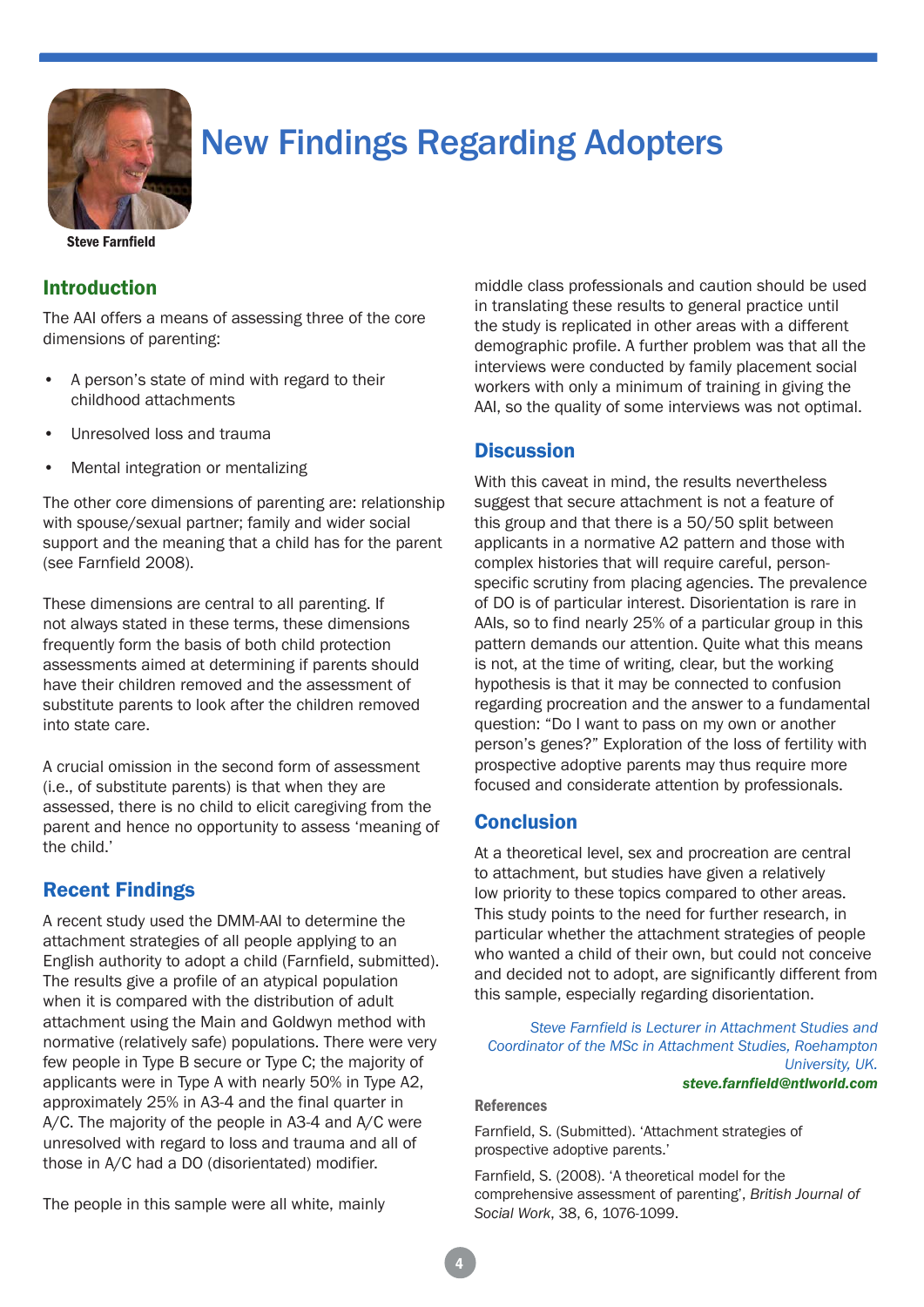

# DMM-AAI Trainers Group Launches in Key Largo

Clark Baim

From November 27th to December 4, 2011, a group of 12 clinicians, researchers, trainers and academics met in Key Largo, Florida, USA to undertake the first course for the trainers for the Dynamic-Maturation Model Adult Attachment Interview (DMM-AAI). The course came at a pivotal moment in the evolution of training in the DMM-AAI, with the aim of meeting an increasing demand for training in a number of countries.

The trainers' course program was facilitated by Dr Patricia Crittenden (USA), developer of the DMM-AAI and founding president of the International Association for the Study of Attachment, in close collaboration with Dr Andrea Landini (Italy), neuropsychiatrist, psychotherapist and trainer based in Reggio Emilia, Italy.

The first cohort of trainee trainers comes from seven nations with a wide variety of professional backgrounds, and includes:

- Airi Hautamäki, Professor of Psychology and Social Psychology, Science University of Helsinki, Finland
- Steve Farnfield, Lecturer in Attachment Studies and Coordinator of the MSc in Attachment Studies, Roehampton University, UK
- Rebecca Carr-Hopkins, Independent Social Worker and Trainer, Targa Partnership, Brighton, UK
- Alison Dunkerley, Consultant Child and Adolescent Psychiatrist, Bolton Child and Adolescent Mental Health Services, UK
- Martin Stokowy, Assistant Medical Director, Neurologist, Psychiatrist and Psychotherapist, Tagesklinik for Adult Psychiatry, Cologne, Germany
- Val Hawes, Consultant Forensic Psychiatrist, Fens Unit, HM Prison Whitemoor, Cambridgeshire, UK
- Sharlene Weitzman, MSW, RSW, CPTS, Chief Operating Officer, Bayfield Treatment Centre, Consecon, Ontario, Canada
- Victoria Lidchi, BSc, MSc, MPhil, DClinPsych, FRSH, Consultant Clinical Psychologist and Systemic Therapist, Tavistock and Portman NHS Trust, Monroe Family Assessment Service, Tavistock Centre, London, UK
- Peder Nørbech, Psychologist, PhD Candidate, Dept. of Psychology, University of Oslo, Norway
- Hélène Hétu, Child and Adolescent Psychiatrist, Montreal Children's Hospital, Quebec, Canada
- Nicola Sahhar, Psychologist and Psychoanalyst, Licensed Private Practitioner, Düsseldorf/Cologne, Germany
- Clark Baim, M.Ed., Dip. Psych, UKCP, Psychotherapist, Senior Trainer in Psychodrama Psychotherapy, Co-Director, Birmingham Institute for Psychodrama (UK) and Change Point Learning and Development (UK and USA)

The training course was an opportunity for new trainers to work together in small groups to prepare session plans, generate teaching materials, practice delivering sessions, and give and receive feedback. The intense, collaborative activities brought the group together into a cohesive and supportive group of like-minded colleagues – a circumstance that bodes well for the future of the international training program.

The trainers' course also included a number of seminars devoted to recent theoretical developments in the DMM-AAI and how these new concepts might be taught. The group experimented with and practiced different teaching techniques, ranging from didactic presentations to 'interviewer / speaker' role plays (used to increase learning by 'bringing speakers to life' and enacting the dyadic behavior occurring during an interview). The trainers also grappled with thorny topics such as patterning, functional formulations, and the topic of keenest interest among AAI course delegates the process and standards for reliability testing. By the